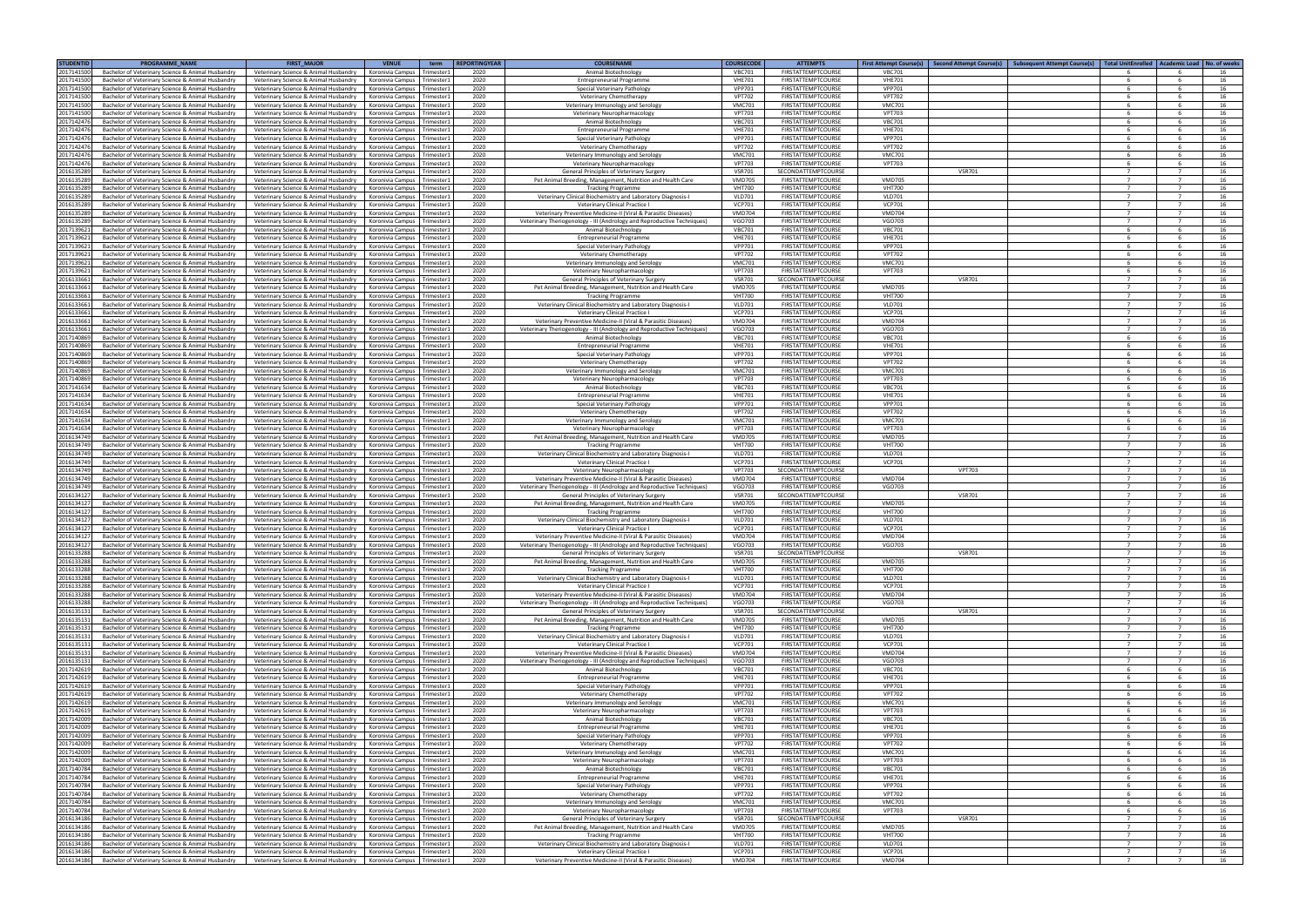| 2016134186 | Bachelor of Veterinary Science & Animal Husbandry | Veterinary Science & Animal Husbandry | Koronivia Campus Trimester1   |            | 2020 |                                                                                                 | <b>VGO703</b> | <b>FIRSTATTEMPTCOURSE</b>    | <b>VGO703</b> |               |               |                |                |    |
|------------|---------------------------------------------------|---------------------------------------|-------------------------------|------------|------|-------------------------------------------------------------------------------------------------|---------------|------------------------------|---------------|---------------|---------------|----------------|----------------|----|
|            |                                                   |                                       |                               |            |      | Veterinary Theriogenology - III (Andrology and Reproductive Techniques)                         |               |                              |               |               |               |                |                |    |
| 2016139453 | Bachelor of Veterinary Science & Animal Husbandry | Veterinary Science & Animal Husbandry | Koronivia Campus Trimester1   |            | 2020 | Animal Biotechnology                                                                            | <b>VBC701</b> | <b>FIRSTATTEMPTCOURSE</b>    | <b>VBC701</b> |               |               |                |                | 16 |
| 201613945  | Bachelor of Veterinary Science & Animal Husbandry | Veterinary Science & Animal Husbandry | Koronivia Campus              | Trimester: | 2020 | <b>Entrepreneurial Programme</b>                                                                | <b>VHE701</b> | <b>FIRSTATTEMPTCOURSE</b>    | <b>VHE701</b> |               |               |                |                | 16 |
| 201613945  | Bachelor of Veterinary Science & Animal Husbandry | Veterinary Science & Animal Husbandry | Koronivia Campus   Trimester1 |            | 2020 | Special Veterinary Pathology                                                                    | <b>VPP701</b> | <b>FIRSTATTEMPTCOURSE</b>    | <b>VPP701</b> |               |               |                |                | 16 |
| 201613945  | Bachelor of Veterinary Science & Animal Husbandry | Veterinary Science & Animal Husbandry | Koronivia Campus              | Trimester: | 2020 | Veterinary Chemotherapy                                                                         | <b>VPT702</b> | <b>FIRSTATTEMPTCOURSE</b>    | <b>VPT702</b> |               |               |                |                | 16 |
| 201613945  | Bachelor of Veterinary Science & Animal Husbandry | Veterinary Science & Animal Husbandry | Koronivia Campus              | Trimester1 | 2020 | Veterinary Immunology and Serology                                                              | <b>VMC701</b> | <b>FIRSTATTEMPTCOURSE</b>    | <b>VMC701</b> |               |               |                |                | 16 |
| 201613945  | Bachelor of Veterinary Science & Animal Husbandry | Veterinary Science & Animal Husbandry | Koronivia Campus              | Trimester: | 2020 | Veterinary Neuropharmacology                                                                    | <b>VPT703</b> | <b>FIRSTATTEMPTCOURSE</b>    | <b>VPT703</b> |               |               |                |                | 16 |
| 201713970  | Bachelor of Veterinary Science & Animal Husbandry | Veterinary Science & Animal Husbandry | Koronivia Campus              | Trimester1 | 2020 | Animal Biotechnology                                                                            | <b>VBC701</b> | <b>FIRSTATTEMPTCOURSE</b>    | <b>VBC701</b> |               |               |                |                | 16 |
| 201713970  | Bachelor of Veterinary Science & Animal Husbandry | Veterinary Science & Animal Husbandry | Koronivia Campus              | Trimester: | 2020 | <b>Entrepreneurial Programme</b>                                                                | <b>VHE701</b> | <b>FIRSTATTEMPTCOURSE</b>    | <b>VHE701</b> |               |               |                |                | 16 |
| 201713970  | Bachelor of Veterinary Science & Animal Husbandry | Veterinary Science & Animal Husbandry | Koronivia Campus              | Trimester1 | 2020 | Special Veterinary Pathology                                                                    | <b>VPP701</b> | <b>FIRSTATTEMPTCOURSE</b>    | <b>VPP701</b> |               |               |                |                | 16 |
|            |                                                   |                                       |                               |            |      |                                                                                                 |               |                              |               |               |               |                |                |    |
| 201713970  | Bachelor of Veterinary Science & Animal Husbandry | Veterinary Science & Animal Husbandry | Koronivia Campus              | Trimester: | 2020 | Veterinary Chemotherapy                                                                         | <b>VPT702</b> | <b>FIRSTATTEMPTCOURSE</b>    | <b>VPT702</b> |               |               |                |                | 16 |
| 201713970  | Bachelor of Veterinary Science & Animal Husbandry | Veterinary Science & Animal Husbandry | Koronivia Campus              | Trimester: | 2020 | Veterinary Immunology and Serolog                                                               | <b>VMC701</b> | <b>FIRSTATTEMPTCOURSE</b>    | <b>VMC701</b> |               |               |                |                | 16 |
| 201713970  | Bachelor of Veterinary Science & Animal Husbandry | Veterinary Science & Animal Husbandry | Koronivia Campus              | Trimester: | 2020 | Veterinary Neuropharmacology                                                                    | <b>VPT703</b> | <b>FIRSTATTEMPTCOURSE</b>    | <b>VPT703</b> |               |               |                |                | 16 |
| 201512779  | Bachelor of Veterinary Science & Animal Husbandry | Veterinary Science & Animal Husbandry | Koronivia Campus              | Trimester1 | 2020 | Animal Biotechnology                                                                            | <b>VBC701</b> | <b>FIRSTATTEMPTCOURSE</b>    | <b>VBC701</b> |               |               |                |                | 16 |
| 201512779  | Bachelor of Veterinary Science & Animal Husbandry | Veterinary Science & Animal Husbandry | Koronivia Campus              | Trimester: | 2020 | <b>Entrepreneurial Programme</b>                                                                | <b>VHE701</b> | <b>FIRSTATTEMPTCOURSE</b>    | <b>VHE701</b> |               |               |                |                | 16 |
| 201512779  | Bachelor of Veterinary Science & Animal Husbandry | Veterinary Science & Animal Husbandry | Koronivia Campus              | Trimester: | 2020 | Special Veterinary Pathology                                                                    | <b>VPP701</b> | <b>FIRSTATTEMPTCOURSE</b>    | <b>VPP701</b> |               |               |                |                | 16 |
| 201512779  | Bachelor of Veterinary Science & Animal Husbandry | Veterinary Science & Animal Husbandry | Koronivia Campus              | Trimester  | 2020 | Veterinary Chemotherapy                                                                         | <b>VPT702</b> | <b>FIRSTATTEMPTCOURSE</b>    | <b>VPT702</b> |               |               |                |                | 16 |
| 201512779  | Bachelor of Veterinary Science & Animal Husbandry | Veterinary Science & Animal Husbandry | Koronivia Campus              | Trimester: | 2020 | Veterinary Immunology and Serology                                                              | <b>VMC701</b> | <b>FIRSTATTEMPTCOURSE</b>    | <b>VMC701</b> |               |               |                | -6             | 16 |
| 201512779  | Bachelor of Veterinary Science & Animal Husbandry | Veterinary Science & Animal Husbandry | Koronivia Campus Trimester1   |            | 2020 | Veterinary Neuropharmacology                                                                    | <b>VPT703</b> | <b>FIRSTATTEMPTCOURSE</b>    | <b>VPT703</b> |               |               |                |                | 16 |
|            |                                                   |                                       |                               |            |      |                                                                                                 |               |                              |               |               |               | $\overline{7}$ | $\overline{7}$ |    |
| 201613351  | Bachelor of Veterinary Science & Animal Husbandry | Veterinary Science & Animal Husbandry | Koronivia Campus              | Trimester: | 2020 | General Principles of Veterinary Surger                                                         | <b>VSR701</b> | SECONDATTEMPTCOURSE          |               | <b>VSR701</b> |               |                |                | 15 |
| 201613351  | Bachelor of Veterinary Science & Animal Husbandry | Veterinary Science & Animal Husbandry | Koronivia Campus Trimester1   |            | 2020 | Pet Animal Breeding, Management, Nutrition and Health Care                                      | <b>VMD705</b> | <b>FIRSTATTEMPTCOURSE</b>    | <b>VMD705</b> |               |               |                |                | 15 |
| 201613351  | Bachelor of Veterinary Science & Animal Husbandry | Veterinary Science & Animal Husbandry | Koronivia Campus Trimester:   |            | 2020 | <b>Tracking Programme</b>                                                                       | <b>VHT700</b> | <b>FIRSTATTEMPTCOURSE</b>    | <b>VHT700</b> |               |               | $\overline{7}$ | $\overline{7}$ | 15 |
| 201613351  | Bachelor of Veterinary Science & Animal Husbandry | Veterinary Science & Animal Husbandry | Koronivia Campus              | Trimester1 | 2020 | Veterinary Clinical Biochemistry and Laboratory Diagnosis-I                                     | <b>VLD701</b> | <b>FIRSTATTEMPTCOURSE</b>    | <b>VLD701</b> |               |               |                |                | 15 |
| 201613351  | Bachelor of Veterinary Science & Animal Husbandry | Veterinary Science & Animal Husbandry | Koronivia Campus              | Trimester: | 2020 | Veterinary Clinical Practice                                                                    | <b>VCP701</b> | <b>FIRSTATTEMPTCOURSE</b>    | <b>VCP701</b> |               |               |                |                | 15 |
| 201613351  | Bachelor of Veterinary Science & Animal Husbandry | Veterinary Science & Animal Husbandry | Koronivia Campus Trimester1   |            | 2020 | Veterinary Preventive Medicine-II (Viral & Parasitic Diseases)                                  | <b>VMD704</b> | FIRSTATTEMPTCOURSE           | <b>VMD704</b> |               |               |                |                | 15 |
| 201613351  | Bachelor of Veterinary Science & Animal Husbandry | Veterinary Science & Animal Husbandry | Koronivia Campus              | Trimester: | 2020 | Veterinary Theriogenology - III (Andrology and Reproductive Techniques)                         | <b>VGO703</b> | <b>FIRSTATTEMPTCOURSE</b>    | VGO703        |               |               | $\overline{7}$ | $\overline{7}$ | 15 |
| 201613389  | Bachelor of Veterinary Science & Animal Husbandry | Veterinary Science & Animal Husbandry | Koronivia Campus              | Trimester1 | 2020 | <b>Entrepreneurial Programme</b>                                                                | <b>VHE701</b> | SECONDATTEMPTCOURSE          |               | <b>VHE701</b> |               |                |                | 16 |
| 201613389  | Bachelor of Veterinary Science & Animal Husbandry | Veterinary Science & Animal Husbandry | Koronivia Campus              | Trimester: | 2020 | General Principles of Veterinary Surgery                                                        | <b>VSR701</b> | Subsequent Attempt Course(s) |               |               | <b>VSR701</b> | $\overline{7}$ | $\overline{7}$ | 16 |
| 201613389  | Bachelor of Veterinary Science & Animal Husbandry | Veterinary Science & Animal Husbandry | Koronivia Campus              | Trimester1 | 2020 | Pet Animal Breeding, Management, Nutrition and Health Care                                      | <b>VMD705</b> | <b>FIRSTATTEMPTCOURSE</b>    | <b>VMD705</b> |               |               |                |                | 16 |
| 201613389  | Bachelor of Veterinary Science & Animal Husbandry | Veterinary Science & Animal Husbandry | Koronivia Campus              | Trimester: | 2020 | Veterinary Clinical Biochemistry and Laboratory Diagnosis-I                                     | <b>VLD701</b> | <b>FIRSTATTEMPTCOURSE</b>    | <b>VLD701</b> |               |               |                |                | 16 |
| 201613389  | Bachelor of Veterinary Science & Animal Husbandry | Veterinary Science & Animal Husbandry | Koronivia Campus Trimester1   |            | 2020 | Veterinary Clinical Practice I                                                                  | <b>VCP701</b> | <b>FIRSTATTEMPTCOURSE</b>    | <b>VCP701</b> |               |               |                |                | 16 |
| 201613389  | Bachelor of Veterinary Science & Animal Husbandry | Veterinary Science & Animal Husbandry | Koronivia Campus              | Trimester  | 2020 | Veterinary Preventive Medicine-II (Viral & Parasitic Diseases)                                  | <b>VMD704</b> | <b>FIRSTATTEMPTCOURSE</b>    | <b>VMD704</b> |               |               |                |                | 16 |
|            | Bachelor of Veterinary Science & Animal Husbandry |                                       |                               |            |      |                                                                                                 |               |                              |               |               |               |                |                |    |
| 201613389  |                                                   | Veterinary Science & Animal Husbandry | Koronivia Campus              | Trimester1 | 2020 | Veterinary Theriogenology - III (Andrology and Reproductive Techniques)                         | <b>VGO703</b> | <b>FIRSTATTEMPTCOURSE</b>    | <b>VGO703</b> |               |               |                |                | 16 |
| 201613334  | Bachelor of Veterinary Science & Animal Husbandry | Veterinary Science & Animal Husbandry | Koronivia Campus              | Trimester: | 2020 | Pet Animal Breeding, Management, Nutrition and Health Care                                      | <b>VMD705</b> | <b>FIRSTATTEMPTCOURSE</b>    | <b>VMD705</b> |               |               |                |                | 16 |
| 201613334  | Bachelor of Veterinary Science & Animal Husbandry | Veterinary Science & Animal Husbandry | Koronivia Campus              | Trimester: | 2020 | Veterinary Clinical Biochemistry and Laboratory Diagnosis-I                                     | <b>VLD701</b> | <b>FIRSTATTEMPTCOURSE</b>    | <b>VLD701</b> |               |               |                |                | 16 |
| 201613334  | Bachelor of Veterinary Science & Animal Husbandry | Veterinary Science & Animal Husbandry | Koronivia Campus              | Trimester: | 2020 | Veterinary Clinical Practice I                                                                  | <b>VCP701</b> | <b>FIRSTATTEMPTCOURSE</b>    | <b>VCP701</b> |               |               |                |                | 16 |
| 201613334  | Bachelor of Veterinary Science & Animal Husbandry | Veterinary Science & Animal Husbandry | Koronivia Campus              | Trimester1 | 2020 | Veterinary Preventive Medicine-II (Viral & Parasitic Diseases)                                  | <b>VMD704</b> | <b>FIRSTATTEMPTCOURSE</b>    | <b>VMD704</b> |               |               | $-5$           |                | 16 |
| 201613334  | Bachelor of Veterinary Science & Animal Husbandry | Veterinary Science & Animal Husbandry | Koronivia Campus              | Trimester: | 2020 | Veterinary Theriogenology - III (Andrology and Reproductive Techniques)                         | <b>VGO703</b> | <b>FIRSTATTEMPTCOURSE</b>    | VGO703        |               |               |                |                | 16 |
| 201713974  | Bachelor of Veterinary Science & Animal Husbandry | Veterinary Science & Animal Husbandry | Koronivia Campus              | Trimester: | 2020 | Animal Biotechnology                                                                            | <b>VBC701</b> | <b>FIRSTATTEMPTCOURSE</b>    | <b>VBC701</b> |               |               |                |                | 16 |
| 201713974  | Bachelor of Veterinary Science & Animal Husbandry | Veterinary Science & Animal Husbandry | Koronivia Campus Trimester1   |            | 2020 | <b>Entrepreneurial Programme</b>                                                                | <b>VHE701</b> | <b>FIRSTATTEMPTCOURSE</b>    | <b>VHE701</b> |               |               |                |                | 16 |
| 201713974  | Bachelor of Veterinary Science & Animal Husbandry | Veterinary Science & Animal Husbandry | Koronivia Campus              | Trimester: | 2020 | Special Veterinary Pathology                                                                    | <b>VPP701</b> | <b>FIRSTATTEMPTCOURSE</b>    | <b>VPP701</b> |               |               | - 6            | - 6            | 16 |
| 201713974  | Bachelor of Veterinary Science & Animal Husbandry | Veterinary Science & Animal Husbandry | Koronivia Campus              | Trimester: | 2020 | Veterinary Chemotherapy                                                                         | <b>VPT702</b> | <b>FIRSTATTEMPTCOURSE</b>    | <b>VPT702</b> |               |               |                | -6             | 16 |
| 201713974  | Bachelor of Veterinary Science & Animal Husbandry | Veterinary Science & Animal Husbandry | Koronivia Campus              | Trimester1 | 2020 | Veterinary Immunology and Serology                                                              | <b>VMC701</b> | <b>FIRSTATTEMPTCOURSE</b>    | <b>VMC701</b> |               |               |                | -6             | 16 |
| 201713974  | Bachelor of Veterinary Science & Animal Husbandry | Veterinary Science & Animal Husbandry | Koronivia Campus Trimester1   |            | 2020 |                                                                                                 | <b>VPT703</b> | <b>FIRSTATTEMPTCOURSE</b>    | <b>VPT703</b> |               |               |                |                | 16 |
|            |                                                   |                                       |                               |            |      | Veterinary Neuropharmacology                                                                    |               |                              |               |               |               |                |                |    |
| 201613430  | Bachelor of Veterinary Science & Animal Husbandry | Veterinary Science & Animal Husbandry | Koronivia Campus              | Trimester1 | 2020 | General Principles of Veterinary Surgery                                                        | <b>VSR701</b> | SECONDATTEMPTCOURSE          |               | <b>VSR701</b> |               | $\overline{7}$ | $\overline{7}$ | 16 |
| 201613430  | Bachelor of Veterinary Science & Animal Husbandry | Veterinary Science & Animal Husbandry | Koronivia Campus              | Trimester  | 2020 | Pet Animal Breeding, Management, Nutrition and Health Care                                      | <b>VMD705</b> | <b>FIRSTATTEMPTCOURSE</b>    | <b>VMD705</b> |               |               |                |                | 16 |
| 201613430  | Bachelor of Veterinary Science & Animal Husbandry | Veterinary Science & Animal Husbandry | Koronivia Campus              | Trimester: | 2020 | <b>Tracking Programme</b>                                                                       | <b>VHT700</b> | <b>FIRSTATTEMPTCOURSE</b>    | <b>VHT700</b> |               |               | $\overline{7}$ | $\overline{7}$ | 16 |
| 201613430  | Bachelor of Veterinary Science & Animal Husbandry | Veterinary Science & Animal Husbandry | Koronivia Campus              | Trimester1 | 2020 | Veterinary Clinical Biochemistry and Laboratory Diagnosis-I                                     | <b>VLD701</b> | <b>FIRSTATTEMPTCOURSE</b>    | <b>VLD701</b> |               |               |                |                | 16 |
| 201613430  | Bachelor of Veterinary Science & Animal Husbandry | Veterinary Science & Animal Husbandry | Koronivia Campus              | Trimester: | 2020 | Veterinary Clinical Practice                                                                    | <b>VCP701</b> | <b>FIRSTATTEMPTCOURSE</b>    | <b>VCP701</b> |               |               | $\overline{7}$ | $\overline{7}$ | 16 |
| 201613430  | Bachelor of Veterinary Science & Animal Husbandry | Veterinary Science & Animal Husbandry | Koronivia Campus              | Trimester1 | 2020 | Veterinary Preventive Medicine-II (Viral & Parasitic Diseases)                                  | <b>VMD704</b> | <b>FIRSTATTEMPTCOURSE</b>    | <b>VMD704</b> |               |               |                |                | 16 |
| 201613430  | Bachelor of Veterinary Science & Animal Husbandry | Veterinary Science & Animal Husbandry | Koronivia Campus              | Trimester1 | 2020 | Veterinary Theriogenology - III (Andrology and Reproductive Techniques)                         | <b>VGO703</b> | <b>FIRSTATTEMPTCOURSE</b>    | VGO703        |               |               |                |                | 16 |
| 201613890  | Bachelor of Veterinary Science & Animal Husbandry | Veterinary Science & Animal Husbandry | Koronivia Campus              | Trimester1 | 2020 | Animal Biotechnology                                                                            | <b>VBC701</b> | <b>FIRSTATTEMPTCOURSE</b>    | <b>VBC701</b> |               |               | -6             | -6             | 16 |
| 201613890  | Bachelor of Veterinary Science & Animal Husbandry | Veterinary Science & Animal Husbandry | Koronivia Campus              | Trimester: | 2020 | <b>Entrepreneurial Programme</b>                                                                | <b>VHE701</b> | <b>FIRSTATTEMPTCOURSE</b>    | <b>VHE701</b> |               |               |                |                | 16 |
| 201613890  | Bachelor of Veterinary Science & Animal Husbandry | Veterinary Science & Animal Husbandry | Koronivia Campus              | Trimester: | 2020 | Special Veterinary Pathology                                                                    | <b>VPP701</b> | <b>FIRSTATTEMPTCOURSE</b>    | <b>VPP701</b> |               |               |                |                | 16 |
|            |                                                   |                                       |                               |            |      |                                                                                                 | <b>VPT702</b> |                              |               |               |               |                |                | 16 |
| 201613890  | Bachelor of Veterinary Science & Animal Husbandry | Veterinary Science & Animal Husbandry | Koronivia Campus              | Trimester: | 2020 | <b>Veterinary Chemotherapy</b>                                                                  |               | <b>FIRSTATTEMPTCOURSE</b>    | <b>VPT702</b> |               |               |                |                |    |
| 201613890  | Bachelor of Veterinary Science & Animal Husbandry | Veterinary Science & Animal Husbandry | Koronivia Campus              | Trimester1 | 2020 | Veterinary Immunology and Serolog                                                               | <b>VMC701</b> | <b>FIRSTATTEMPTCOURSE</b>    | <b>VMC701</b> |               |               |                |                | 16 |
| 201613890  | Bachelor of Veterinary Science & Animal Husbandry | Veterinary Science & Animal Husbandry | Koronivia Campus              | Trimester: | 2020 | Veterinary Neuropharmacology                                                                    | <b>VPT703</b> | <b>FIRSTATTEMPTCOURSE</b>    | <b>VPT703</b> |               |               |                |                | 16 |
| 201613713  | Bachelor of Veterinary Science & Animal Husbandry | Veterinary Science & Animal Husbandry | Koronivia Campus              | Trimester  | 2020 | General Principles of Veterinary Surgery                                                        | <b>VSR701</b> | SECONDATTEMPTCOURSE          |               | <b>VSR701</b> |               |                |                | 16 |
| 201613713  | Bachelor of Veterinary Science & Animal Husbandry | Veterinary Science & Animal Husbandry | Koronivia Campus Trimester1   |            | 2020 | Pet Animal Breeding, Management, Nutrition and Health Care                                      | <b>VMD705</b> | <b>FIRSTATTEMPTCOURSE</b>    | <b>VMD705</b> |               |               |                |                | 16 |
| 201613713  | Bachelor of Veterinary Science & Animal Husbandry | Veterinary Science & Animal Husbandry | Koronivia Campus              | Trimester1 | 2020 | <b>Tracking Programme</b>                                                                       | <b>VHT700</b> | <b>FIRSTATTEMPTCOURSE</b>    | <b>VHT700</b> |               |               | 7              |                | 16 |
| 201613713  | Bachelor of Veterinary Science & Animal Husbandry | Veterinary Science & Animal Husbandry | Koronivia Campus Trimester    |            | 2020 | Veterinary Clinical Biochemistry and Laboratory Diagnosis-I                                     | <b>VLD701</b> | <b>FIRSTATTEMPTCOURSE</b>    | <b>VLD701</b> |               |               | $\overline{7}$ |                | 16 |
| 201613713  | Bachelor of Veterinary Science & Animal Husbandry | Veterinary Science & Animal Husbandry | Koronivia Campus              | Trimester1 | 2020 | Veterinary Clinical Practice I                                                                  | <b>VCP701</b> | <b>FIRSTATTEMPTCOURSE</b>    | <b>VCP701</b> |               |               | $\overline{7}$ | $\overline{7}$ | 16 |
| 201613713  | Bachelor of Veterinary Science & Animal Husbandry | Veterinary Science & Animal Husbandry | Koronivia Campus Trimester1   |            | 2020 | Veterinary Preventive Medicine-II (Viral & Parasitic Diseases)                                  | <b>VMD704</b> | <b>FIRSTATTEMPTCOURSE</b>    | <b>VMD704</b> |               |               |                |                | 16 |
| 201613713  | Bachelor of Veterinary Science & Animal Husbandry | Veterinary Science & Animal Husbandry | Koronivia Campus              | Trimester1 | 2020 | Veterinary Theriogenology - III (Andrology and Reproductive Techniques)                         | <b>VGO703</b> | <b>FIRSTATTEMPTCOURSE</b>    | <b>VGO703</b> |               |               | $\overline{7}$ | $\overline{7}$ | 16 |
| 201613716  | Bachelor of Veterinary Science & Animal Husbandry | Veterinary Science & Animal Husbandry | Koronivia Campus              | Trimester1 | 2020 | General Principles of Veterinary Surgery                                                        | <b>VSR701</b> | SECONDATTEMPTCOURSE          |               | <b>VSR701</b> |               |                | $\overline{7}$ | 16 |
| 201613716  | Bachelor of Veterinary Science & Animal Husbandry | Veterinary Science & Animal Husbandry | Koronivia Campus              | Trimester1 | 2020 | Pet Animal Breeding, Management, Nutrition and Health Care                                      | <b>VMD705</b> | <b>FIRSTATTEMPTCOURSE</b>    | <b>VMD705</b> |               |               | $\overline{7}$ | $\overline{7}$ | 16 |
| 2016137168 | Bachelor of Veterinary Science & Animal Husbandry | Veterinary Science & Animal Husbandry | Koronivia Campus Trimester1   |            | 2020 | <b>Tracking Programme</b>                                                                       | <b>VHT700</b> | <b>FIRSTATTEMPTCOURSE</b>    | <b>VHT700</b> |               |               | $\overline{7}$ |                | 16 |
| 201613716  | Bachelor of Veterinary Science & Animal Husbandry | Veterinary Science & Animal Husbandry | Koronivia Campus              | Trimester1 | 2020 | Veterinary Clinical Biochemistry and Laboratory Diagnosis-I                                     | <b>VLD701</b> | <b>FIRSTATTEMPTCOURSE</b>    | <b>VLD701</b> |               |               | $\overline{7}$ | $\overline{7}$ | 16 |
| 201613716  | Bachelor of Veterinary Science & Animal Husbandry | Veterinary Science & Animal Husbandry | Koronivia Campus Trimester1   |            | 2020 | Veterinary Clinical Practice I                                                                  | <b>VCP701</b> | <b>FIRSTATTEMPTCOURSE</b>    | <b>VCP701</b> |               |               | $\overline{7}$ | $\overline{7}$ | 16 |
| 201613716  | Bachelor of Veterinary Science & Animal Husbandry | Veterinary Science & Animal Husbandry | Koronivia Campus              | Trimester1 | 2020 | Veterinary Preventive Medicine-II (Viral & Parasitic Diseases)                                  | <b>VMD704</b> | <b>FIRSTATTEMPTCOURSE</b>    | <b>VMD704</b> |               |               | $\overline{7}$ | 7              | 16 |
| 201613716  | Bachelor of Veterinary Science & Animal Husbandry | Veterinary Science & Animal Husbandry | Koronivia Campus              | Trimester1 | 2020 |                                                                                                 | <b>VGO703</b> | <b>FIRSTATTEMPTCOURSE</b>    | <b>VGO703</b> |               |               |                |                | 16 |
|            |                                                   |                                       |                               |            |      | Veterinary Theriogenology - III (Andrology and Reproductive Techniques)<br>Animal Biotechnology |               |                              |               |               |               | -6             | - 6            |    |
| 201613940  | Bachelor of Veterinary Science & Animal Husbandry | Veterinary Science & Animal Husbandry | Koronivia Campus              | Trimester1 | 2020 |                                                                                                 | <b>VBC701</b> | <b>FIRSTATTEMPTCOURSE</b>    | <b>VBC701</b> |               |               |                |                | 16 |
| 2016139400 | Bachelor of Veterinary Science & Animal Husbandry | Veterinary Science & Animal Husbandry | Koronivia Campus Trimester1   |            | 2020 | <b>Entrepreneurial Programme</b>                                                                | <b>VHE701</b> | <b>FIRSTATTEMPTCOURSE</b>    | <b>VHE701</b> |               |               | -6             | 6              | 16 |
| 201613940  | Bachelor of Veterinary Science & Animal Husbandry | Veterinary Science & Animal Husbandry | Koronivia Campus              | Trimester1 | 2020 | Special Veterinary Pathology                                                                    | <b>VPP701</b> | <b>FIRSTATTEMPTCOURSE</b>    | <b>VPP701</b> |               |               |                |                | 16 |
| 2016139400 | Bachelor of Veterinary Science & Animal Husbandry | Veterinary Science & Animal Husbandry | Koronivia Campus Trimester1   |            | 2020 | Veterinary Chemotherapy                                                                         | <b>VPT702</b> | <b>FIRSTATTEMPTCOURSE</b>    | <b>VPT702</b> |               |               | - 6            | -6             | 16 |
| 2016139400 | Bachelor of Veterinary Science & Animal Husbandry | Veterinary Science & Animal Husbandry | Koronivia Campus              | Trimester1 | 2020 | Veterinary Immunology and Serology                                                              | <b>VMC701</b> | <b>FIRSTATTEMPTCOURSE</b>    | <b>VMC701</b> |               |               | - 6            | -6             | 16 |
| 2016139400 | Bachelor of Veterinary Science & Animal Husbandry | Veterinary Science & Animal Husbandry | Koronivia Campus              | Trimester1 | 2020 | Veterinary Neuropharmacology                                                                    | <b>VPT703</b> | <b>FIRSTATTEMPTCOURSE</b>    | <b>VPT703</b> |               |               |                | 6              | 16 |
| 201613555  | Bachelor of Veterinary Science & Animal Husbandry | Veterinary Science & Animal Husbandry | Koronivia Campus              | Trimester1 | 2020 | Animal Biotechnology                                                                            | <b>VBC701</b> | <b>FIRSTATTEMPTCOURSE</b>    | <b>VBC701</b> |               |               |                |                | 16 |
| 201613555  | Bachelor of Veterinary Science & Animal Husbandry | Veterinary Science & Animal Husbandry | Koronivia Campus Trimester1   |            | 2020 | <b>Entrepreneurial Programme</b>                                                                | <b>VHE701</b> | <b>FIRSTATTEMPTCOURSE</b>    | <b>VHE701</b> |               |               | - 6            | -6             | 16 |
| 201613555  | Bachelor of Veterinary Science & Animal Husbandry | Veterinary Science & Animal Husbandry | Koronivia Campus              | Trimester: | 2020 | Special Veterinary Pathology                                                                    | <b>VPP701</b> | <b>FIRSTATTEMPTCOURSE</b>    | <b>VPP701</b> |               |               |                |                | 16 |
| 201613555  | Bachelor of Veterinary Science & Animal Husbandry | Veterinary Science & Animal Husbandry | Koronivia Campus              | Trimester1 | 2020 | Veterinary Chemotherapy                                                                         | <b>VPT702</b> | <b>FIRSTATTEMPTCOURSE</b>    | <b>VPT702</b> |               |               | - 6            | -6             | 16 |
| 201613555  | Bachelor of Veterinary Science & Animal Husbandry | Veterinary Science & Animal Husbandry | Koronivia Campus              | Trimester1 | 2020 | Veterinary Immunology and Serology                                                              | <b>VMC701</b> | <b>FIRSTATTEMPTCOURSE</b>    | <b>VMC701</b> |               |               |                |                | 16 |
| 201613555  | Bachelor of Veterinary Science & Animal Husbandry | Veterinary Science & Animal Husbandry | Koronivia Campus              | Trimester1 | 2020 | Veterinary Neuropharmacology                                                                    | <b>VPT703</b> | <b>FIRSTATTEMPTCOURSE</b>    | <b>VPT703</b> |               |               | - 6            | -6             | 16 |
| 201613945  | Bachelor of Veterinary Science & Animal Husbandry | Veterinary Science & Animal Husbandry | Koronivia Campus              | Trimester1 | 2020 | Animal Biotechnology                                                                            | <b>VBC701</b> | <b>FIRSTATTEMPTCOURSE</b>    | <b>VBC701</b> |               |               |                |                | 16 |
| 201613945  | Bachelor of Veterinary Science & Animal Husbandry | Veterinary Science & Animal Husbandry | Koronivia Campus              | Trimester1 | 2020 | <b>Entrepreneurial Programme</b>                                                                | <b>VHE701</b> | <b>FIRSTATTEMPTCOURSE</b>    | <b>VHE701</b> |               |               | - 6            | -6             | 16 |
| 201613945  |                                                   |                                       |                               |            | 2020 |                                                                                                 | <b>VPP701</b> |                              |               |               |               |                |                | 16 |
|            | Bachelor of Veterinary Science & Animal Husbandry | Veterinary Science & Animal Husbandry | Koronivia Campus              | Trimester1 |      | Special Veterinary Pathology                                                                    |               | <b>FIRSTATTEMPTCOURSE</b>    | <b>VPP701</b> |               |               |                |                |    |
| 201613945  | Bachelor of Veterinary Science & Animal Husbandry | Veterinary Science & Animal Husbandry | Koronivia Campus Trimester1   |            | 2020 | Veterinary Chemotherapy                                                                         | <b>VPT702</b> | <b>FIRSTATTEMPTCOURSE</b>    | <b>VPT702</b> |               |               | - 6            | - 6            | 16 |
| 201613945  | Bachelor of Veterinary Science & Animal Husbandry | Veterinary Science & Animal Husbandry | Koronivia Campus              | Trimester1 | 2020 | Veterinary Immunology and Serology                                                              | <b>VMC701</b> | <b>FIRSTATTEMPTCOURSE</b>    | <b>VMC701</b> |               |               | - 6            | -6             | 16 |
| 201613945  | Bachelor of Veterinary Science & Animal Husbandry | Veterinary Science & Animal Husbandry | Koronivia Campus              | Trimester1 | 2020 | Veterinary Neuropharmacology                                                                    | <b>VPT703</b> | <b>FIRSTATTEMPTCOURSE</b>    | <b>VPT703</b> |               |               | - 6            | 6              | 16 |
| 201613945  | Bachelor of Veterinary Science & Animal Husbandry | Veterinary Science & Animal Husbandry | Koronivia Campus Trimester:   |            | 2020 | Animal Biotechnology                                                                            | <b>VBC701</b> | <b>FIRSTATTEMPTCOURSE</b>    | <b>VBC701</b> |               |               | - 6            | -6             | 16 |
| 201613945  | Bachelor of Veterinary Science & Animal Husbandry | Veterinary Science & Animal Husbandry | Koronivia Campus Trimester1   |            | 2020 | <b>Entrepreneurial Programme</b>                                                                | <b>VHE701</b> | <b>FIRSTATTEMPTCOURSE</b>    | <b>VHE701</b> |               |               | - 6            | - 6            | 16 |
| 201613945  | Bachelor of Veterinary Science & Animal Husbandry | Veterinary Science & Animal Husbandry | Koronivia Campus Trimester1   |            | 2020 | Special Veterinary Pathology                                                                    | <b>VPP701</b> | <b>FIRSTATTEMPTCOURSE</b>    | <b>VPP701</b> |               |               |                | -6             | 16 |
| 201613945  | Bachelor of Veterinary Science & Animal Husbandry | Veterinary Science & Animal Husbandry | Koronivia Campus              | Trimester1 | 2020 | Veterinary Chemotherapy                                                                         | <b>VPT702</b> | FIRSTATTEMPTCOURSE           | <b>VPT702</b> |               |               | -6             | 6              | 16 |
| 201613945  | Bachelor of Veterinary Science & Animal Husbandry | Veterinary Science & Animal Husbandry | Koronivia Campus              | Trimester1 | 2020 | Veterinary Immunology and Serology                                                              | <b>VMC701</b> | <b>FIRSTATTEMPTCOURSE</b>    | <b>VMC701</b> |               |               |                | -6             | 16 |
| 201613945  | Bachelor of Veterinary Science & Animal Husbandry | Veterinary Science & Animal Husbandry | Koronivia Campus              | Trimester1 | 2020 | Veterinary Neuropharmacology                                                                    | <b>VPT703</b> | <b>FIRSTATTEMPTCOURSE</b>    | <b>VPT703</b> |               |               | - 6            | -6             | 16 |
| 2015128590 | Bachelor of Veterinary Science & Animal Husbandry | Veterinary Science & Animal Husbandry | Koronivia Campus Trimester1   |            | 2020 | Pet Animal Breeding, Management, Nutrition and Health Care                                      | <b>VMD705</b> | <b>FIRSTATTEMPTCOURSE</b>    | <b>VMD705</b> |               |               | $\overline{7}$ | $\overline{7}$ | 16 |
| 2015128590 | Bachelor of Veterinary Science & Animal Husbandry | Veterinary Science & Animal Husbandry | Koronivia Campus Trimester1   |            | 2020 | <b>Tracking Programme</b>                                                                       | <b>VHT700</b> | FIRSTATTEMPTCOURSE           | <b>VHT700</b> |               |               | $\overline{7}$ | $\overline{7}$ | 16 |
|            |                                                   |                                       |                               |            |      |                                                                                                 |               |                              |               |               |               |                |                |    |